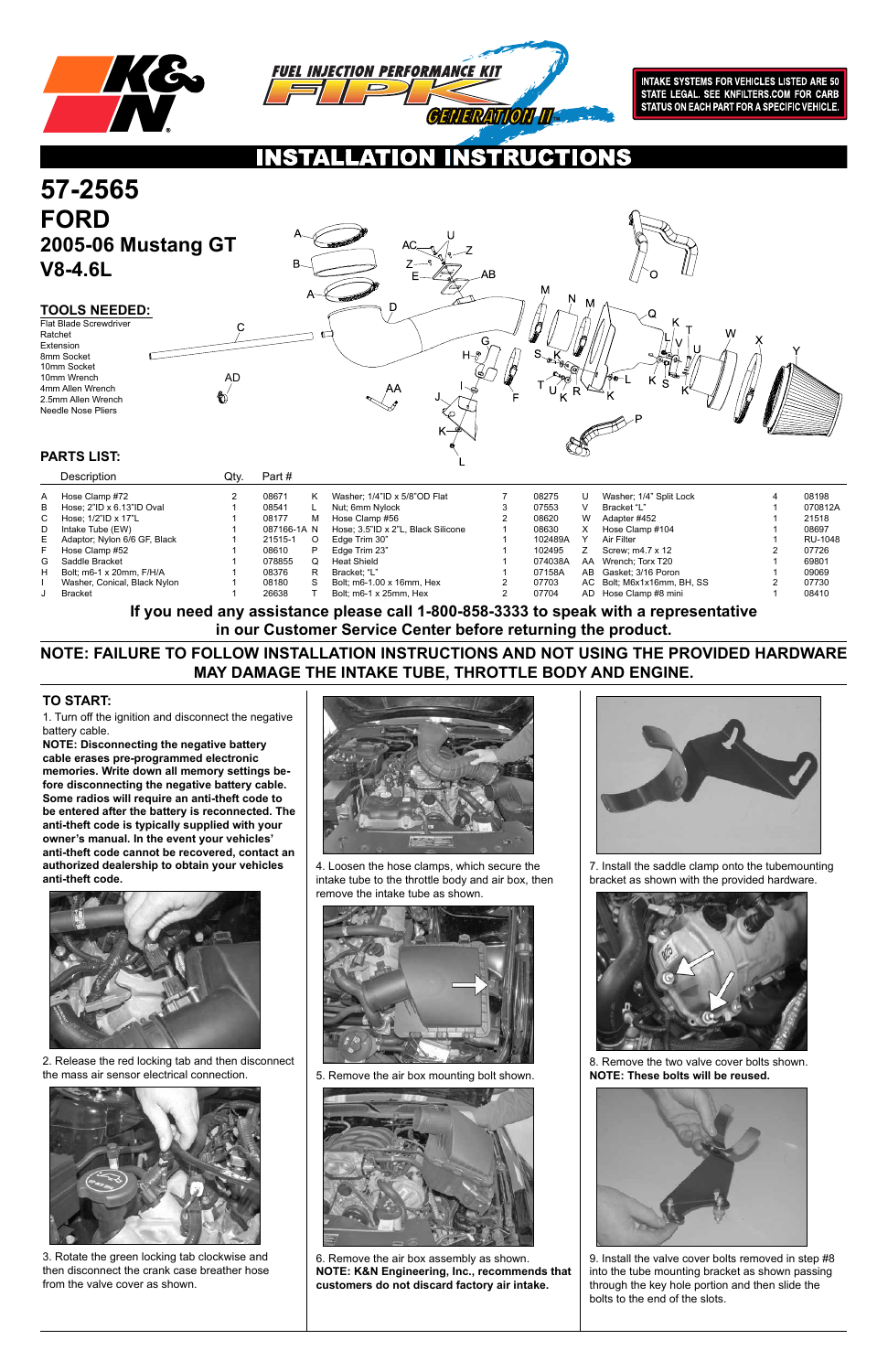## **Continued INSTALLATION INSTRUCTIONS**



10. Install the tube-mounting bracket onto the valve cover as shown and secure with the stock hardware removed in step #8.



11. Install the "L" bracket (070812) onto the rear of the heat shield as shown with the provided hardware.



12. Install the "L" bracket (07158) onto the front of the heat shield as shown with the provided hardware.



13. Install the edge trim onto the heat shield as shown.

**NOTE: Some trimming of the edge trim may be necessary for proper fit.**



14. Remove the radiator fan shroud mounting bolt shown. **NOTE: This bolt will not be reused.**



15. Install the heat shield and secure with the provided hardware as shown.

**NOTE: The forward mounting bracket will mount to the radiator fan shroud mounting location and the rear bracket will mount to the air box mounting location.**



16. Remove the mass air sensor from the factory air box with the T20 "TORX" wrench provided.



17. Install the provided gasket to the back of the K&N® mass air sensor adaptor plate as shown.



17a. Install the mass air sensor into the K&N® mass air sensor adaptor and secure with the provided hardware.



17b. Install the mass air sensor assembly into the K&N® intake tube and secure with the provided hardware.

**NOTE: Be sure the opening in the mass air sensor is towards the inlet end of the tube.**





18. Install the silicone hose (08541) onto the throttle body with the provided hose clamps as shown.



19. Install the K&N® intake tube into the silicone hose at the throttle body and onto the saddle bracket assembly then secure with the provided hose clamps as shown.



20. Install the supplied vent hose onto the vent port on the valve cover and secure with the provided hose clamp, then onto the K&N® intake tube as shown.



21. Vehicles that come equipped with Hydrocarbon trap, use a pair of needle nose pliers, to remove the Hydrocarbon trap from the stock intake tube as shown.

**NOTE: The Hydrocarbon trap coating is very fragile; care should be taken during removal as not to damage it.**

22. Vehicles that come equipped with Hydracarbon trap, place the Hydrocarbon trap into the filter adapter as shown.

**NOTE: This intake system is designed to use the factory Hydrocarbon trap, Failure to use the Hydrocarbon trap will result in poor performance and possible engine damage may result.**